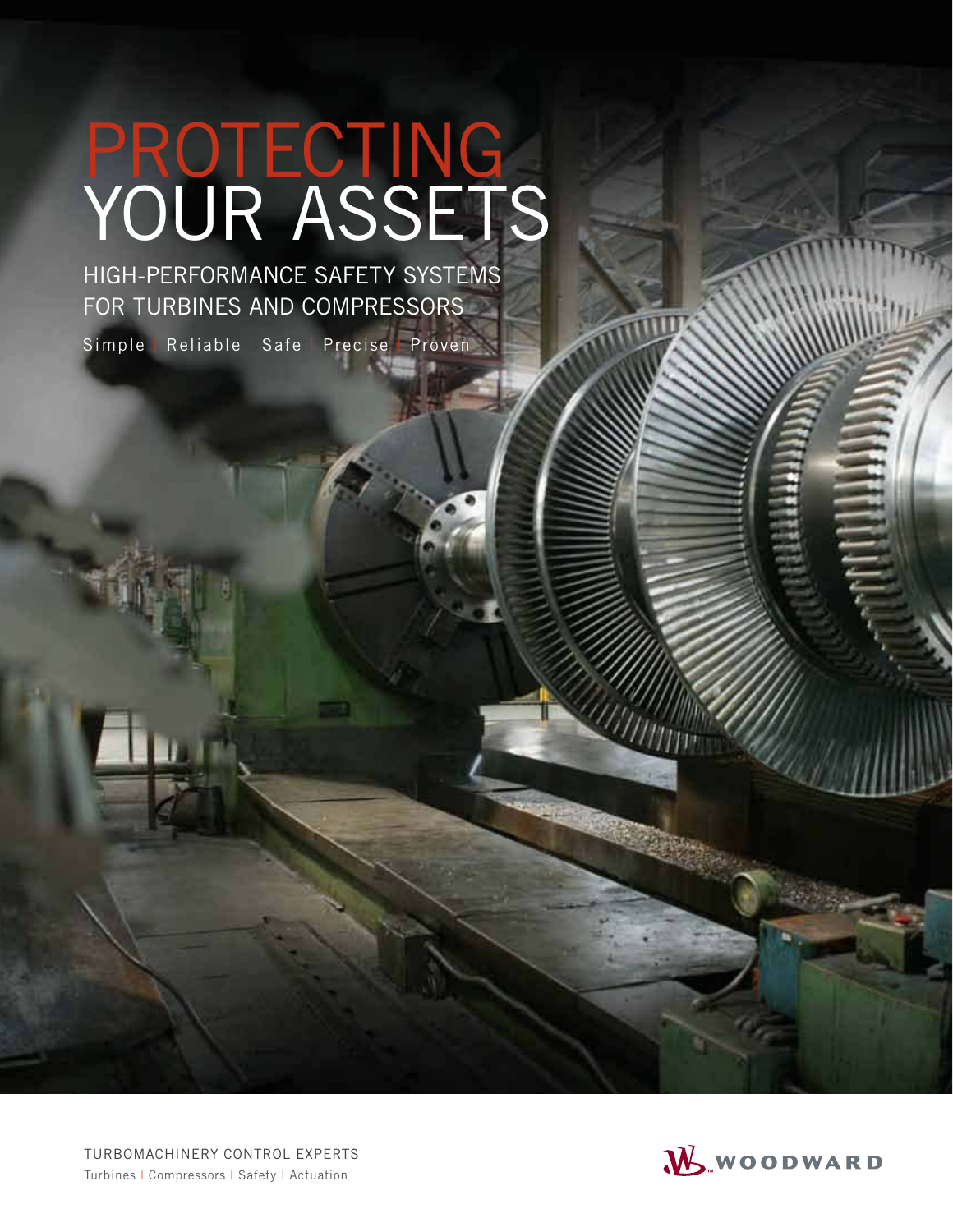# IEC61508 SIL-3 CErtIfIEd SyStEmS



In accordance with IEC 61508, TÜV Rheinland has approved Woodward's MicroNet platform to be integrated into SIL-3 based safety systems. The MicroNet platform can now be integrated as a safety PLC to create an IEC 61508 SIL-3 safety certified system. Both the MicroNet-Plus and MicroNet-TMR platforms have been assessed by TÜV for use as a safety control platform in a complete SIL-3 safety system (MPUs, controller, trip solenoids, trip valves, wiring, etc.).

The MicroNet controller platform is a state-of-the-art digital control platform designed to reliably control and protect steam turbines, gas turbines, and compressor trains used in system-critical applications where the chance of a safety issue or large economic losses may be possible.

The MicroNet Plus' dual redundant and the MicroNet TMR's 2-out-of-3 voted architecture ensures that correct decisions are made, correct responses are performed, and the prime mover continues to safely operate no matter the single point failure. The MicroNet TMR's superior architecture and diagnostic coverage combine to create a system with more than 99.99% availability and 99.999% reliability.

For IEC61508 SIL-3 based applications, a safety certified MicroNet Safety Module (MSM) is required as part of the MicroNet system. The MSM functions as the system's SIL-3 logic solver, and its fast (10 millisecond) response time and integrated overspeed and acceleration detection/protection functionality make it ideal for applications on critical high-speed rotating motors, compressor, turbines, or engines. For more information on the MicroNet Safety Module, refer to Woodward product spec 03375.

\* MicroNet Kitted safety system TÜV Rheinland REF#: 968/EZ 929.00/13

\* Protech Gii, tPs and MsM safety system TÜV Rheinland REF#: 968/EZ 307.01/10





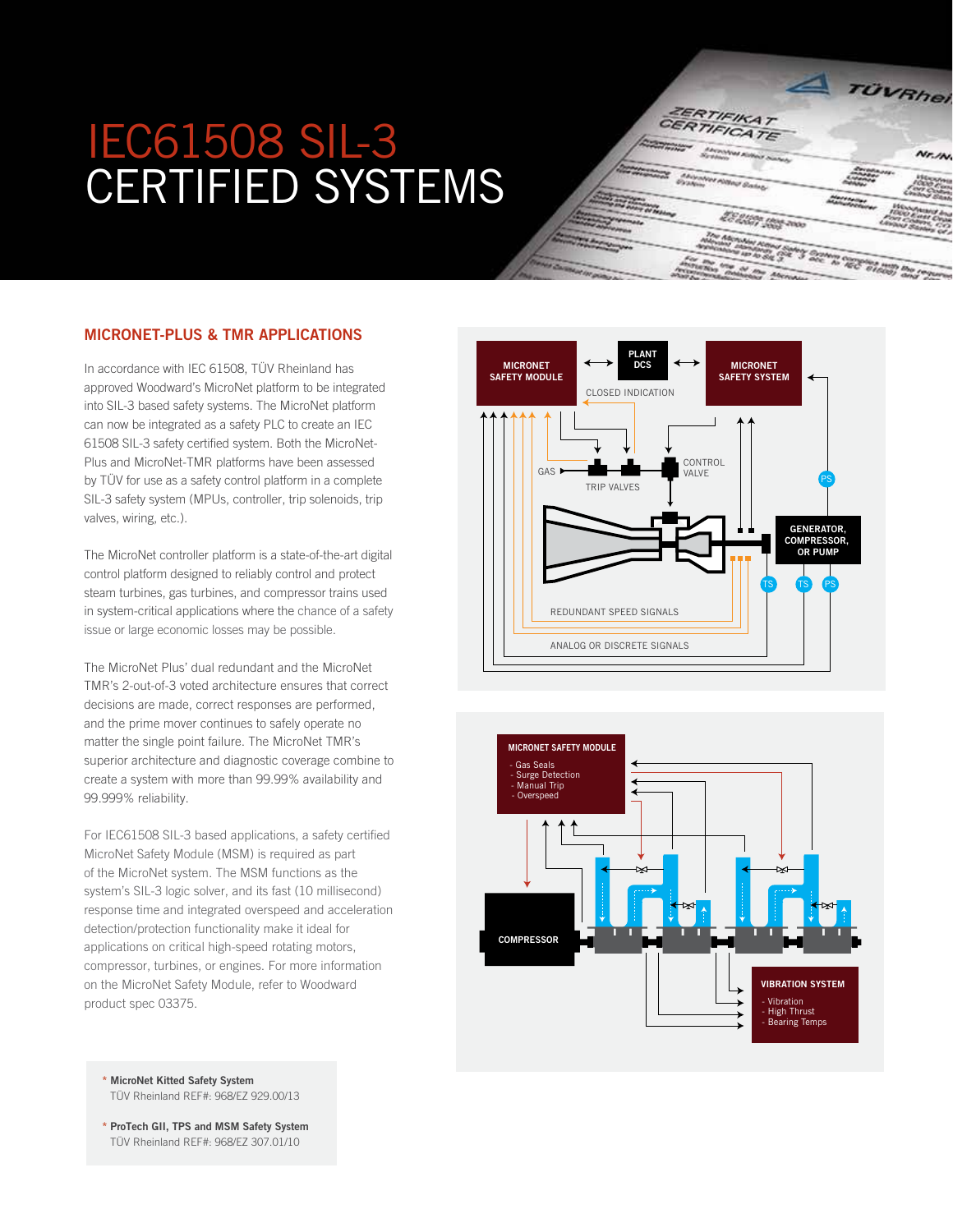# HIGH-PErfOrmANCE **SOLUTIONS**

#### DuriNG tHe BliNK oF AN eYe

Woodward turbine safety systems precisely and reliably scan rotor speed and other key turbine operating parameters over 40 times per second. Low rotor inertias of smaller steam turbines pose controlling problems for general-purpose PLCs (programmable logic controllers). However, the deterministic behavior and fast scan rates of Woodward safety logic solvers were designed in collaboration with turbine manufacturers to ensure the fast response times required to shut down large, medium, and small turbines, quickly and safely.

#### DECADES OF EXPERIENCE IN EVERY sAFetY MoDule

Sensing turbine speed for the purpose of very quickly and accurately sensing a turbine overspeed condition is a challenge for any safety PLC or overspeed detection device. Issues like tooth-to-tooth variances in the speed gear, rotor run-out, the number and size of gear teeth variances, speed-gear tooth profile differences, and induced electrical noise from other plant sources challenge even the best speed sensing circuit.

Woodward uses its 140+ years of turbine control and speed sensing experience to create speed sensing circuits that quickly sense turbine speed changes and accurately filter out all of the related variances and signal noise to accurately sense the turbine rotor's true speed.

## SAFETY SYSTEMS MATCHED TO YOUR APPLICATION

From the simplex to the triple-modular-redundant, Woodward has the safety system to meet your asset protection requirements.





\* ProTech®-SX



\* ProTech®-GII



\* ProTech®TPS \* MicroNet® Safety Module



\* MicroNet®Plus \* MicroNet® Safety Module

# sil-2

#### **Turbomachinery Safety Logic Solver**

- $\rightarrow$  2 redundant speed inputs
- $\rightarrow$  7 analog/discrete inputs
- $\rightarrow$  Overspeed and over acceleration protection
- $\rightarrow$  Custom programming
- $\rightarrow$  Trip valve response monitor

### sil-3

#### Steam or Gas Turbine Overspeed Device

- $\rightarrow$  Accepts 3, 2, or 1 speed inputs
- $\rightarrow$  Overspeed and over-acceleration protection
- $\rightarrow$  Field configurable
- $\rightarrow$  2-o-o-3 voted or independent output models

#### sil-3

#### **Turbomachinery Logic Solver**

- $\rightarrow$  Accepts 3, 2, or 1 speed inputs
- $\rightarrow$  30 analog/discrete inputs
- $\rightarrow$  15 relay outputs
- $\rightarrow$  2-o-o-3 voted or independent output models
- $\rightarrow$  Overspeed and over-acceleration protection
- $\rightarrow$  Custom programming
- $\rightarrow$  Trip valve response monitor
- $\rightarrow$  1 millisecond time synchronization (Micronet)

## sil-3

#### **Turbomachinery Logic Solver**

- $\rightarrow$  Accepts 3, 2, or 1 speed inputs
- $\rightarrow$  100+ analog/discrete inputs
- $\rightarrow$  100+ relay outputs
- $\rightarrow$  2-o-o-3 voted or independent output models
- $\rightarrow$  Overspeed and over-acceleration protection
- $\rightarrow$  Custom programming
- $\rightarrow$  Trip valve response monitor
- $\rightarrow$  1 millisecond time synchronization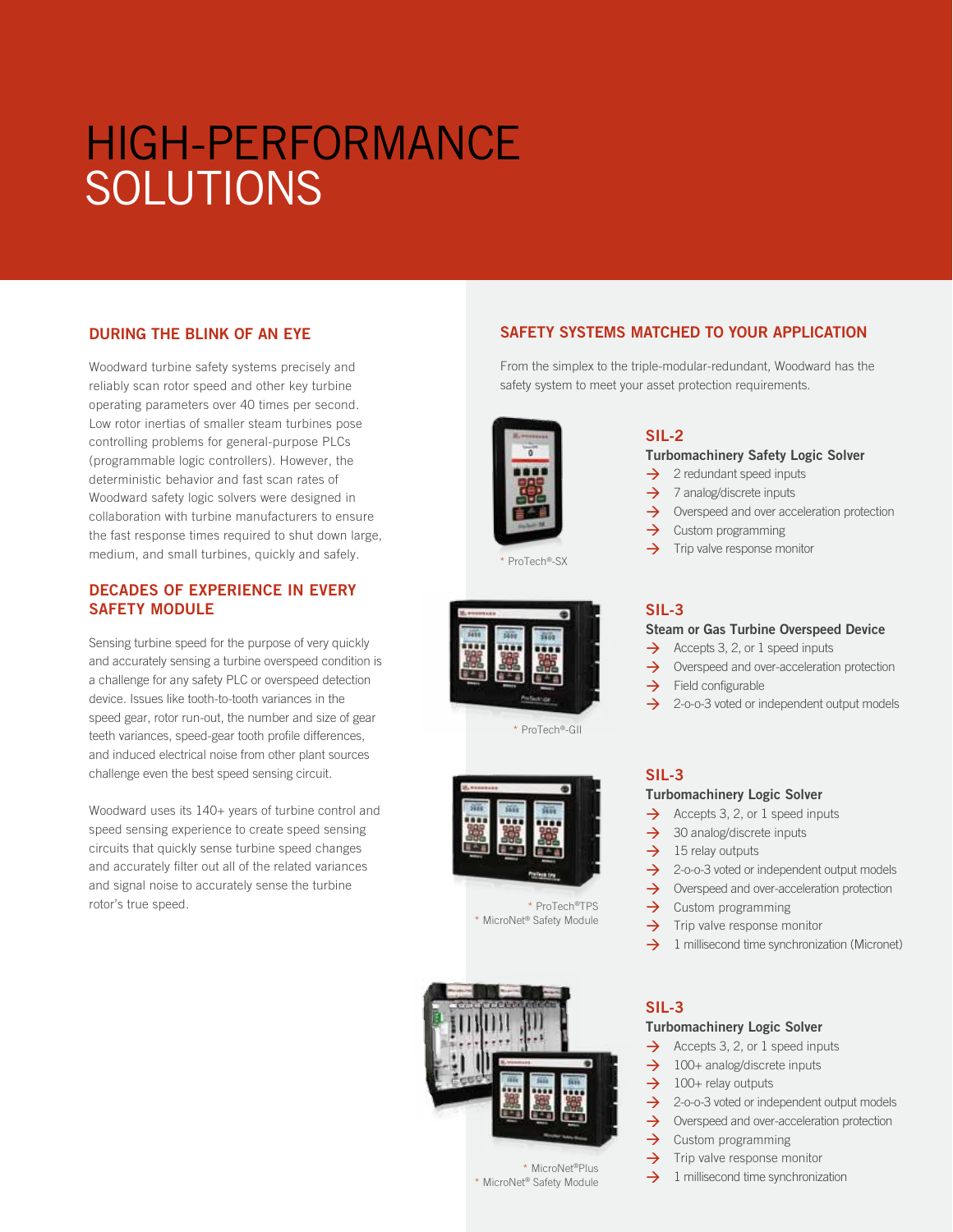# PROTECTION BEYOND **OVERSPEED**

Although overspeed protection is a key function of any turbomachinery safety system, advancements in computing technology allow Woodward safety systems to detect and even anticipate many different types of unsafe operating conditions and safely shut down the turbine, avoiding costly catastrophic failures and people being hurt or killed. Leveraging high-end processors and field proven algorithms, Woodward's line of turbine safety systems can function as the logic solver for all related safety instrumented functions (SIFs).

#### safety instrumented functions include:

- $\rightarrow$  Turbine overspeed
- $\rightarrow$  Turbine over-acceleration
- $\rightarrow$  Anti-surge control failure (compressor only)
- $\rightarrow$  Lost lube/control oil
- $\rightarrow$  Enclosure fire
- $\rightarrow$  Combustor flame-out (gas turbine only)
- $\rightarrow$  Turbine control failure
- $\rightarrow$  Lost gland seal steam
- $\rightarrow$  Stuck/slow shutdown valve



## DIAGNOSTIC COVERAGE WITH QUICKtrIP BLOCK ASSEmBLIES

Equipment safety standards require a high level of diagnostic coverage to verify the operational integrity of a safety system. One method of assuring that this coverage meets the required safety integrity level for the respective safety instrumented function is to routinely test and verify operation of different components within the safety system.

Diagnostic tests can be dificult to perform on safety system components the turbomachinery is operating, without compromising the safety of the machine or reducing the integrity of the safety system. For this reason, in conjunction with steam turbine OEMs, Woodward created its "QuickTrip" trip block assembly.

The QuickTrip trip bloc assembly is designed for use in steam turbine shutdown systems for quick and reliable dumping of the turbine's trip oil header. This integrated trip block assembly is intended for use on mechanical-drive or generator-drive steam turbines that use lowpressure (5-25 bar / 73–363 psi) hydraulic trip oil headers.

The QuickTrip bloc's fault-tolerant design makes it ideal for critical steam turbine applications where turbine up-time and availability are essential. This trip block assembly's 2-out-of-3 voting design provides users with a very high level of system reliability as well as compliance with industry standard API-670.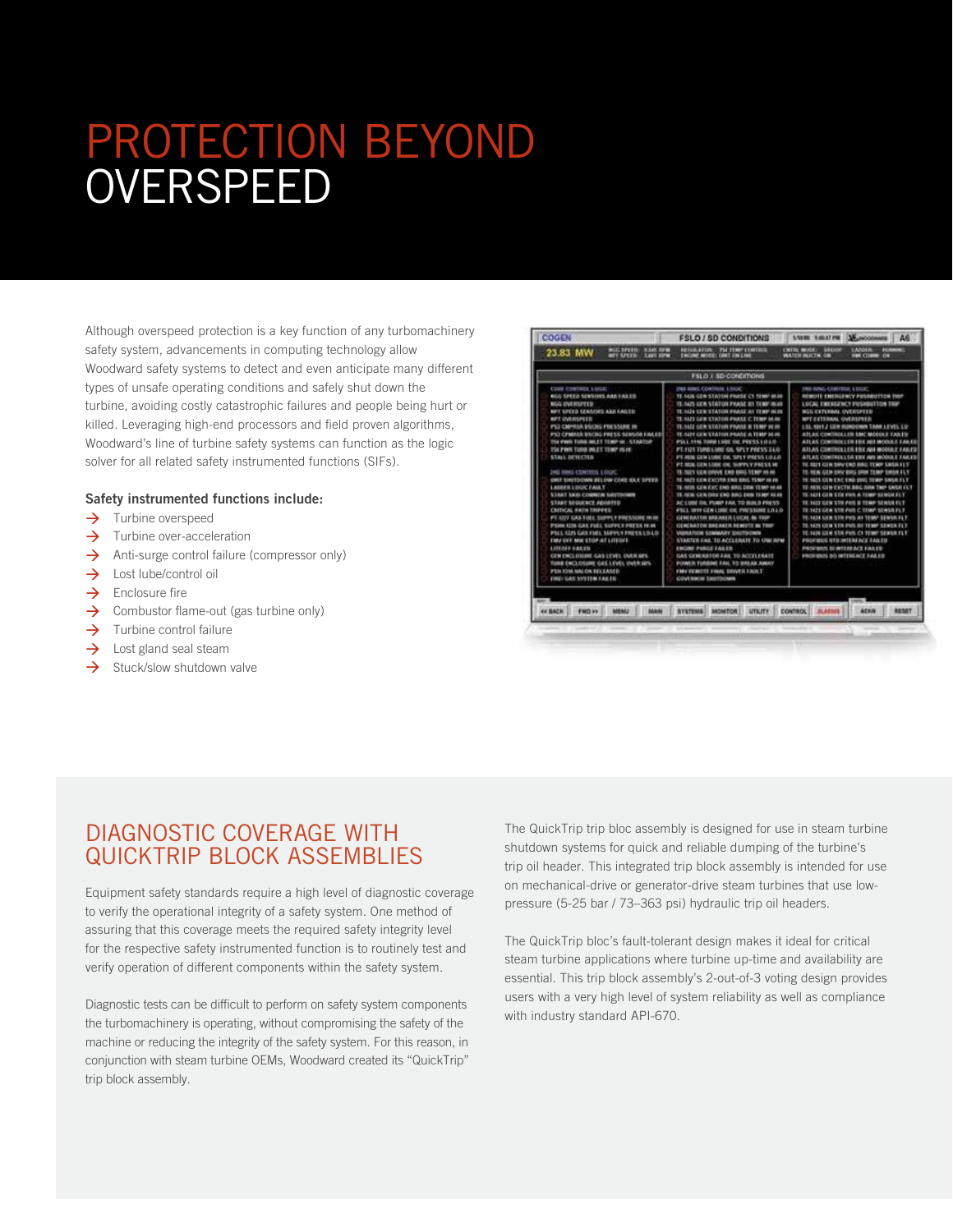#### TRIP VAlVe HeAltH MoNitoriNG

The reliability of shutdown components is of critical importance to ensure equipment, plant, and personnel safety and health. Just as important is how fast these shutdown components function in an emergency situation. In situations where a turbine is operating at its full-load position and receiving 100% input energy, it is imperative when immediate loss-of-load conditions occur that the entire shutdown system responds quickly enough to shut off the input energy source and safely shutdown the turbine.

For this reason American Petroleum Institute's standard API670 5th Edition now requires the following in Section #8: "If specified, the machine vendor or responsible party shall verify that the response time of the entire overspeed detection

system including final control elements is fast enough to prevent the prime mover and any of its driven machines from exceeding their maximum allowable speeds."

To enable turbine users and operators to meet this new standard, Woodward's turbine safety systems encompass functions to measure and record the time it takes to sense a shutdown condition (overspeed or other) to the time it takes for the final element (trip valve) to shut off the input energy source. This response-time-based function records the response of the system on a 1 millisecond basis and issues an alarm if any component of the shutdown circuit takes too long to operate, allowing plant personnel to correct the problem before it is too late.



\* Throttle Trip Valve